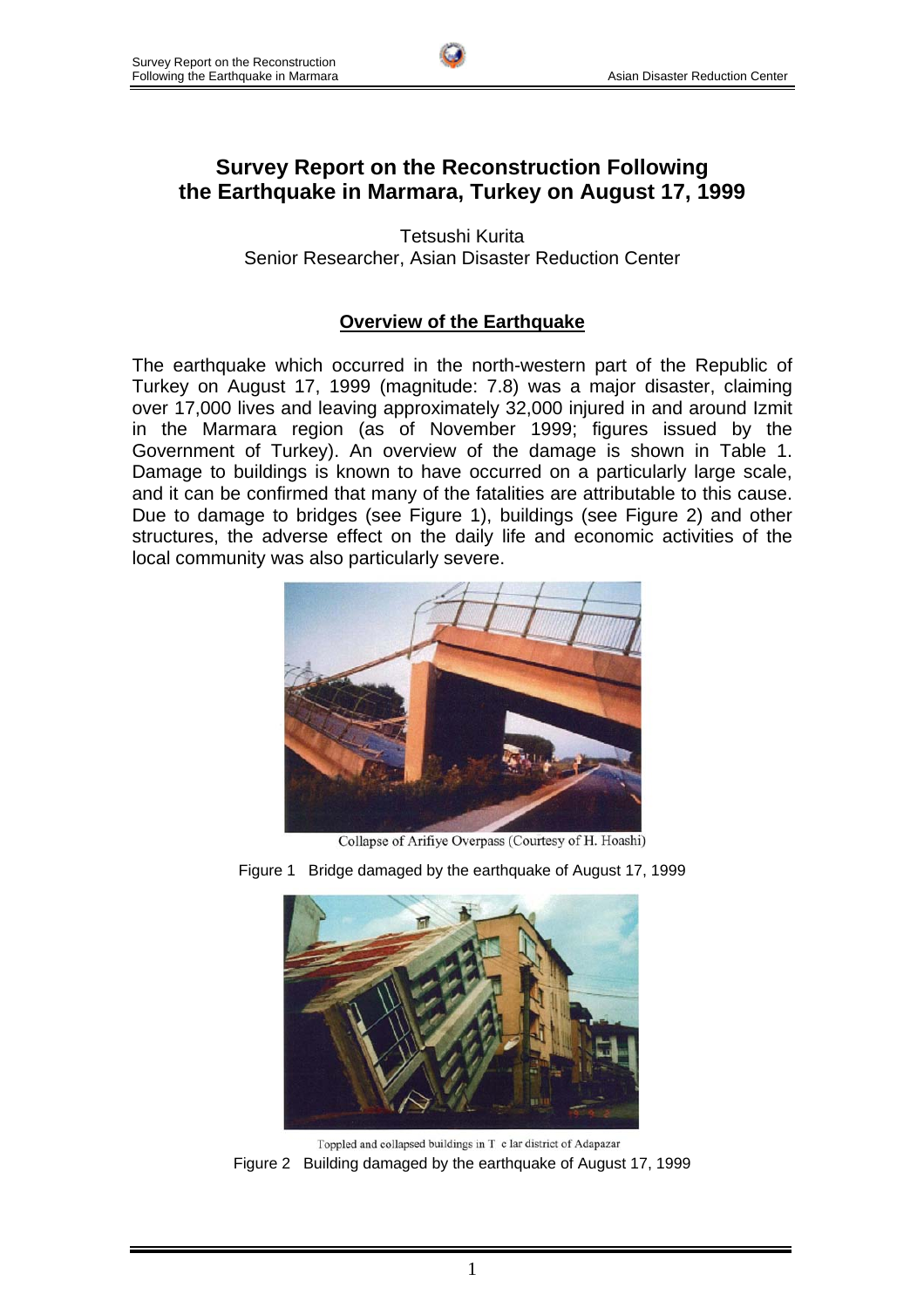

|                                  | Breakdown of                                               |                                               |                                                                                                                                                                                                                                                             |  |  |
|----------------------------------|------------------------------------------------------------|-----------------------------------------------|-------------------------------------------------------------------------------------------------------------------------------------------------------------------------------------------------------------------------------------------------------------|--|--|
| Category of<br>damage            | damage                                                     | Extent of damage                              | Remarks                                                                                                                                                                                                                                                     |  |  |
| Human                            | Dead (as of<br>November 16,<br>1999)                       | 17,269                                        | 90% of the fatalities occurred in Kocaeli, Sakarya and<br>Yalova.                                                                                                                                                                                           |  |  |
| casualties                       | Injured (as of<br>October 14,<br>1999)                     | 32,430                                        | 85% of the injuries were sustained in Kocaeli,<br>Istanbul, Sakarya and Yalova.                                                                                                                                                                             |  |  |
|                                  | Totally or largely<br>destroyed<br>(residential)           | 77,342 units<br>66,441 homes                  | Mostly reinforced concrete structures of medium<br>height                                                                                                                                                                                                   |  |  |
| Damage to<br>buildings (as<br>οf | (commercial)<br>Partially<br>destroyed                     | 10,901 offices<br>77,169 units                |                                                                                                                                                                                                                                                             |  |  |
| September<br>30, 1999)           | (residential)<br>(commercial)                              | 67,242 homes<br>9,927 offices                 |                                                                                                                                                                                                                                                             |  |  |
|                                  | Sustained minor<br>damage<br>(residential)<br>(commercial) | 89,872 units<br>80,160 homes<br>9,712 offices |                                                                                                                                                                                                                                                             |  |  |
|                                  | Expressways                                                | Most roads<br>remained<br>passable            | . An overpass collapsed, roadbeds and substructures<br>subsided, tollgates collapsed, and other damage<br>was seen, but in areas where roads were blocked,<br>diversions were set up.                                                                       |  |  |
| Social<br>infrastructure         | Railways                                                   | Out of use for<br>several days                | · Railway facilities were reinstated in 2 days.<br>· Trains were out of action due to the fire at the<br>Turpas refinery.                                                                                                                                   |  |  |
|                                  | Ports                                                      | Some damage                                   | . An embankment was permanently deformed by 50<br>cm.<br>. One crane was destroyed by the effects of<br>liquefaction.                                                                                                                                       |  |  |
|                                  | Airports                                                   | Major damage to<br>Izmit military<br>airfield | · Izmit military airfield's control tower almost<br>collapsed.<br>· Istanbul Airport was undamaged.                                                                                                                                                         |  |  |
|                                  | Water supply                                               | Water supply<br>interrupted                   | · Water purification plants were swiftly restored.<br>· In some areas, water supplies were interrupted for<br>several months, due to cracks in supply pipes and<br>other damage.                                                                            |  |  |
|                                  | Sewers                                                     | Breakdowns                                    | · Breakdowns were caused by damage to concrete<br>sewer pipes.                                                                                                                                                                                              |  |  |
|                                  | Electricity                                                | Power cuts                                    | · Immediately after the earthquake, the whole of<br>western Turkey was without power for 2 or 3 hours.<br>· Some areas were without power for several weeks.                                                                                                |  |  |
|                                  | Gas                                                        | Slight damage                                 | · Propane gas is widely used, so damage was slight.                                                                                                                                                                                                         |  |  |
|                                  | Telecommunicati<br>ons                                     | Some damage                                   | · The telecommunications system was congested<br>and paralyzed immediately after the earthquake.<br>· Telephone systems were reinstated in 2 to 5 days.                                                                                                     |  |  |
|                                  | Other                                                      | Gasoline tank<br>fires                        | . Caused by sloshing due to seismic ground motion<br>. Continued to burn for several days<br>• 6 floating-roof cylindrical tanks caught fire, and the<br>liquid they contained was completely burned up in 5<br>cases.<br>· Spherical tanks were undamaged. |  |  |

|  |  |  |  |  |  |  | Table 1 Overview of the damage caused by the Marmara Earthquake |
|--|--|--|--|--|--|--|-----------------------------------------------------------------|
|--|--|--|--|--|--|--|-----------------------------------------------------------------|

tи

Source: Survey Report on the Collection of Data on the Earthquakes in Turkey and Taiwan, and on the Verification of Japan's Earthquake Countermeasures, Asian Disaster Reduction Center, 2000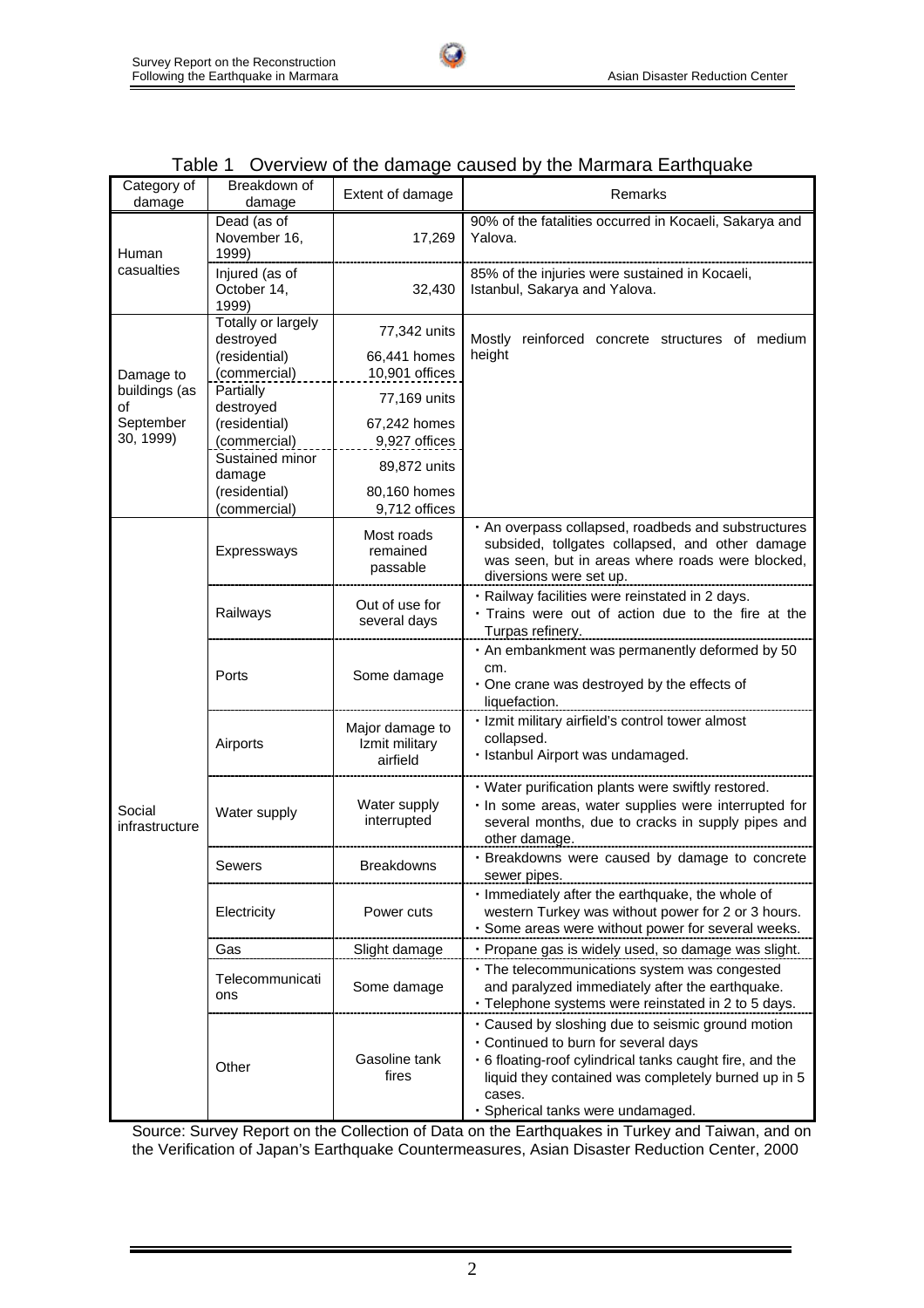Economic damage, according to the World Bank's preliminary assessment report (dated September 14, 1999), is set between US\$3.1 and 6.5 billion. Of this, between US\$1.1 and 3 billion is damage to housing, between US\$1.1 and 2.6 billion is damage to enterprise, and about US\$500 million is damage to essential services. The remainder consists of damage to roads, ports, railways and municipal infrastructure.

| Table 2 World Bank's preliminary assessment of damage caused by the |
|---------------------------------------------------------------------|
| Marmara Earthquake                                                  |

| Sector                         | Damage assessment (US\$ million) |             |  |
|--------------------------------|----------------------------------|-------------|--|
|                                | Lower bound                      | Upper bound |  |
| Housing                        | 1,100                            | 3,000       |  |
| Municipal infrastructure       | 70                               | 70          |  |
| Environment                    | N/A                              | N/A         |  |
| Roads, bridges and<br>highways | 78                               | 78          |  |
| Ports                          | 12                               | 12          |  |
| Railways                       | 72                               | 72          |  |
| Telecommunications             | 38                               | 38          |  |
| Electricity                    | 82                               | 82          |  |
| Oil and gas                    | 387                              | 387         |  |
| Enterprise                     | 1,100                            | 2,600       |  |
| Education                      | 100                              | 100         |  |
| Health                         | 37                               | 37          |  |
| Total                          | 3,076                            | 6.476       |  |

Source: Turkey: Marmara Earthquake Assessment, September 14, 1999, The World Bank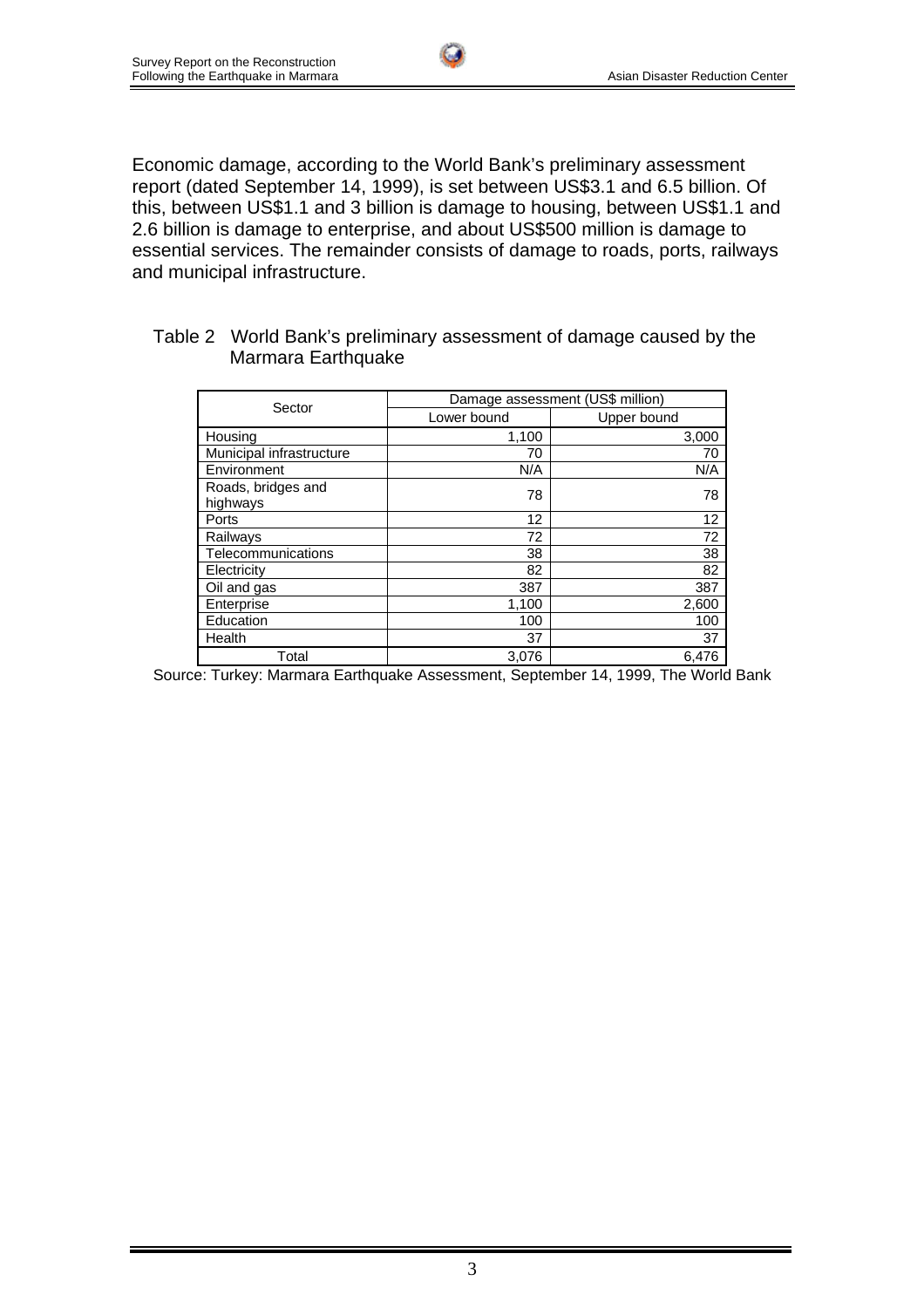# **Overview of Earthquake Response Activities**

## **Search and Rescue Activities**  $5$

Immediately after the earthquake struck, search and rescue activities were carried out by local residents themselves. Within 24 hours of the earthquake, several tens of members of AKUT, Turkey's national civilian voluntary search and rescue organization, began search and rescue activities, and about a thousand personnel from overseas aid teams (from 24 countries) joined in within 48 hours. By the  $20<sup>th</sup>$  (the third day after the disaster), 50,000 Turkish army troops had begun their search and rescue activities.

Due to traffic restrictions, trunk roads were extremely congested on the first and second days. From the third day onwards, heavy machinery was brought in to start clearing away rubble. The central government deployed heavy machinery according to damage estimates by the governors of the provinces affected. Although the heavy machinery was procured mainly from the stricken northwestern region, some was brought in from as far as 600 km away.

## **Emergency Response**<sup>5)</sup>

Although the Prime Minister's national crisis action centre reportedly launched its emergency response activities a few hours after the earthquake, on-the-spot response by central or regional official bodies was extremely slow (reportedly taking between 1 and 4 days). Due to the lack of a systematic plan, distribution of water and food was slow, and as a result, large quantities of spoiled food (bread and other items) piled up uneaten, creating mounds of garbage. The Government of Turkey requested help from the international community in the form of emergency aid, fire-fighting troops, recovery & reconstruction assistance, and so forth.

## **Problems**

Mitchell $^{5)}$  makes the following points:

- ・ For several days immediately following the earthquake, crisis control and search & rescue activities by the government seem to have been extremely slow and inefficient.
- ・ On the day of the earthquake, command and control was extremely limited at all levels. Also, it was reported that, for a four-hour period, neither the President nor the Prime Minister could be contacted, because there was no backup facility for the telecommunications lines between Ankara and Istanbul.
- ・ The huge extent of the stricken area, inadequate planning, lack of experience, lack of resources, lack of effective leadership and other factors militated against the smooth initial launching of an emergency response in the form of search and rescue activities.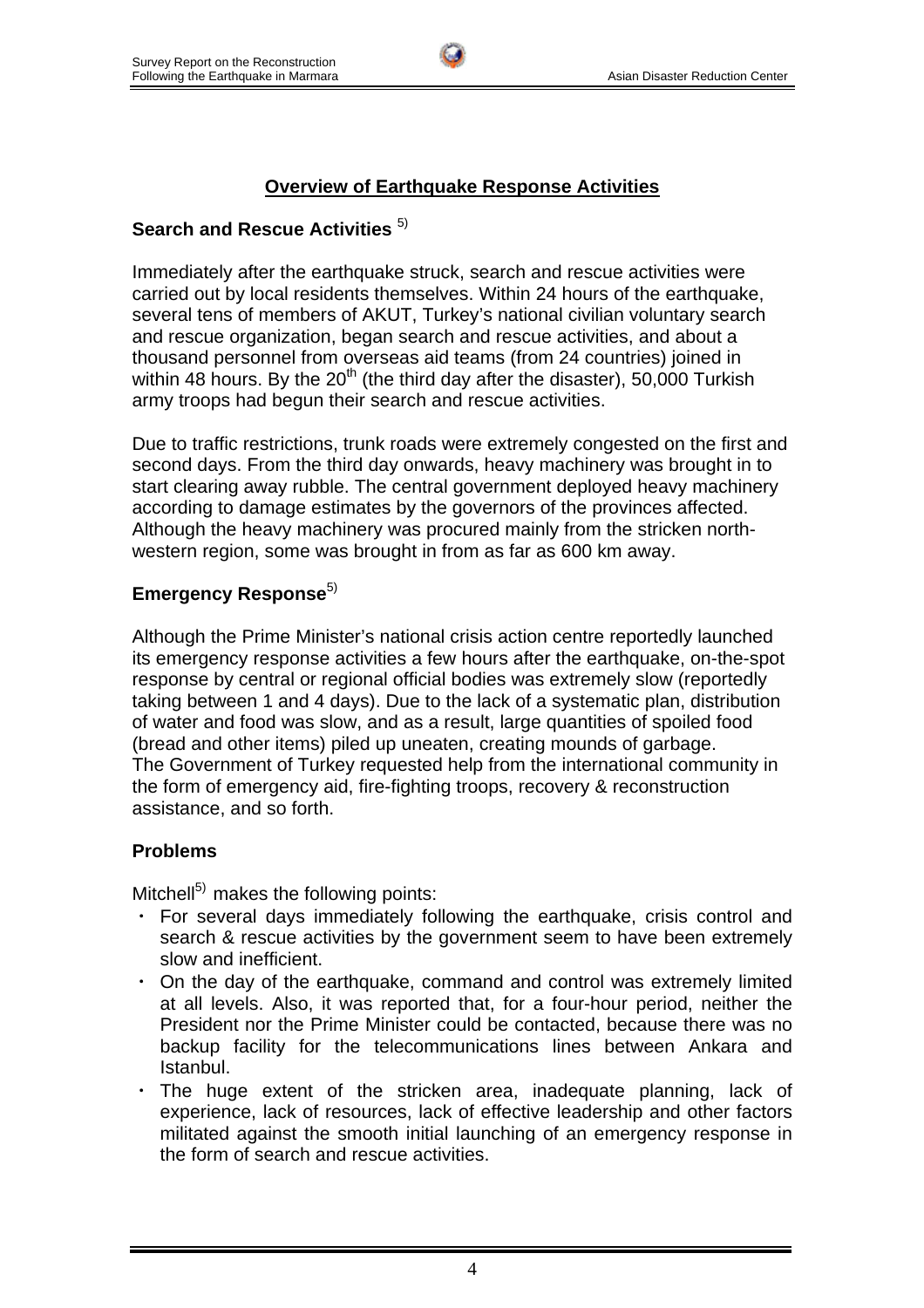According to the International Federation of Red Cross and Red Crescent Societies  $6$ ), following the Marmara Earthquake, 50,000 people were rescued from beneath rubble, but 98% of these were rescued by local residents, and there is obviously is a limit to what the government could do in terms of search and rescue activities in the event of a disaster on so large a scale as this.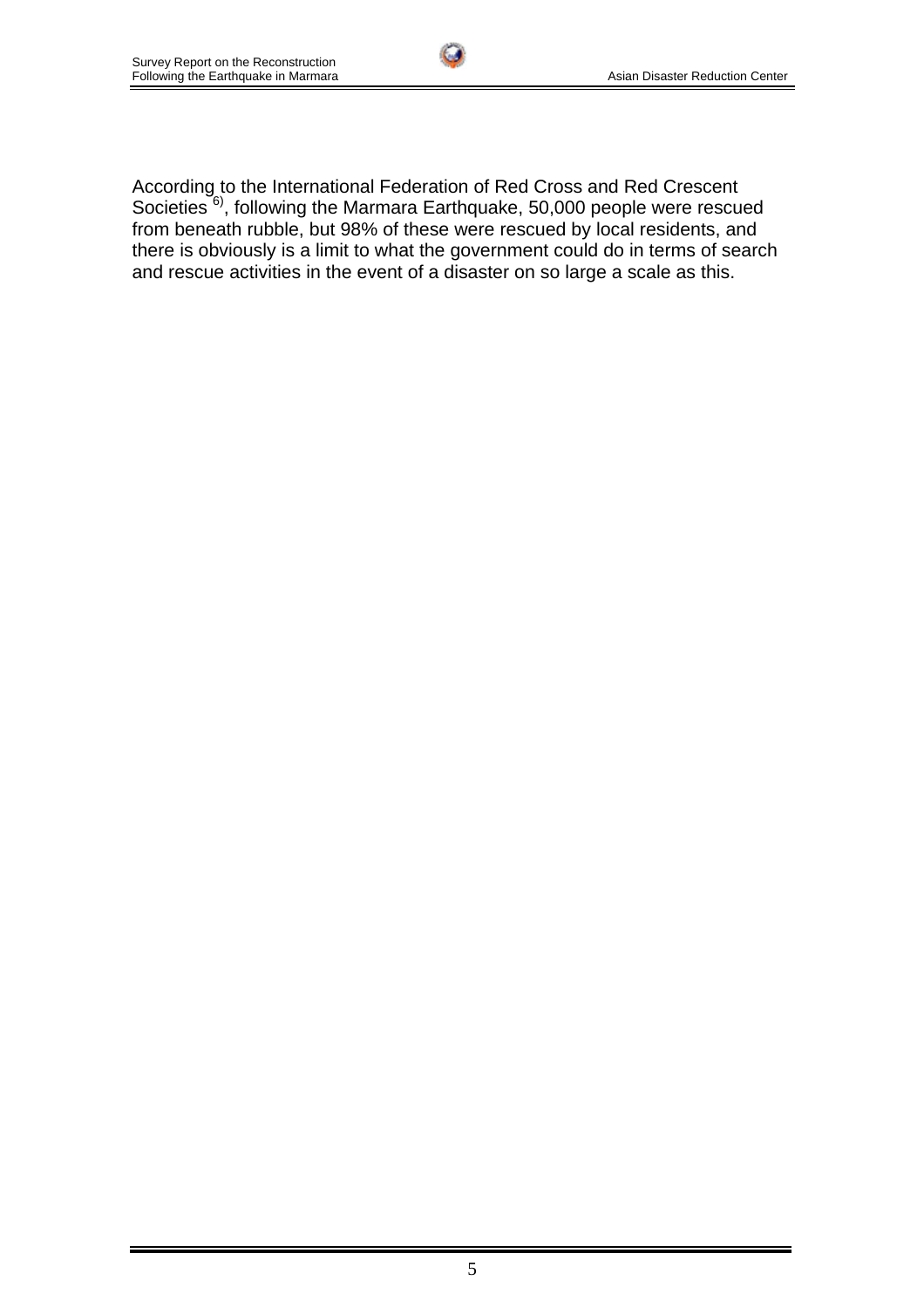### **Recovery and Reconstruction Activities**

#### **Reconstruction Programs**

Although the Government of Turkey itself has no official overarching reconstruction program with regard to the aftermath of the Marmara Earthquake, it has worked with external bodies, chiefly the World Bank, to draft reconstruction programs. These reconstruction programs are the two shown in Table 3: although they are referred to in World Bank reports, they do not exist as discrete documents. The bulk of these two reconstruction programs is constituted by World Bank projects -- the Emergency Earthquake Recovery Loan (EERL) and the Marmara Earthquake Emergency Reconstruction Project (MEER) -- mentioned below.

Because the "Turkish government's earthquake reconstruction program" requires an immense amount of money, assistance is being provided by other financial institutions and aid organizations besides the World Bank. A comprehensive Framework Program has been drafted by the World Bank, the United Nations Development Program (UNDP), the EU and other international organizations and donors, and is being financed by the European Investment Bank as well as the World Bank.

| Program                                                | Total amount<br>(US\$ million |  |
|--------------------------------------------------------|-------------------------------|--|
| Turkish government's earthquake reconstruction program | 2,629                         |  |
| World Bank's comprehensive Framework Program           | 1,795.75                      |  |

| Table 3 Turkey's reconstruction programs |
|------------------------------------------|
|                                          |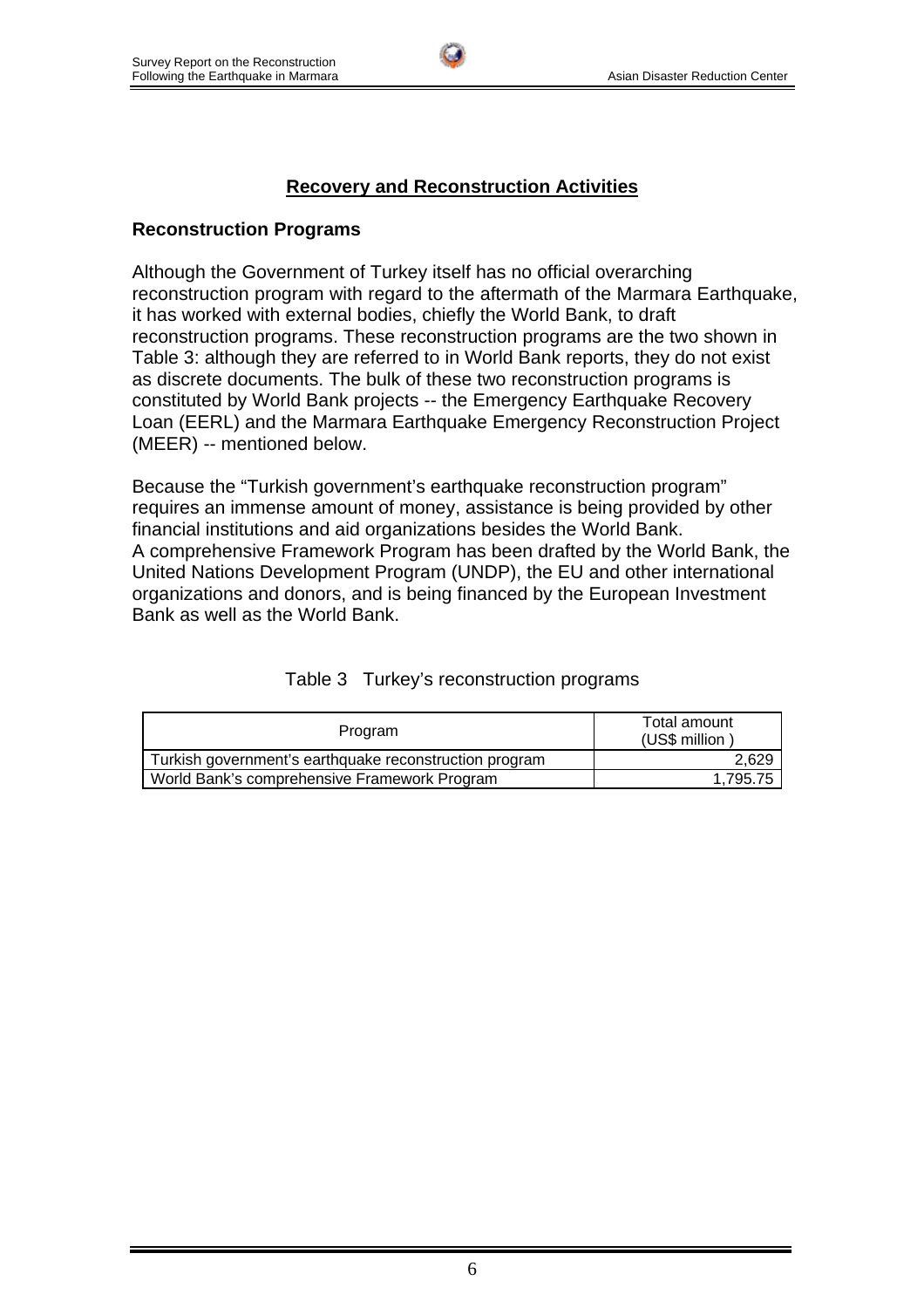| Program                     |                                           | <b>Total cost</b>       |                |  |
|-----------------------------|-------------------------------------------|-------------------------|----------------|--|
|                             |                                           | (trillion Turkish Lire) | (US\$ million) |  |
|                             | Housing support                           | 108                     | 198            |  |
| 1. Social aid               | Support for rebuilding and<br>repair      | 51                      | 108            |  |
|                             | Cash lump-sum<br>payments                 | 18                      | 38             |  |
|                             | Subtotal                                  | 177                     | 344            |  |
| 2. Social security benefits |                                           | 13                      | 24             |  |
| 3. Other social projects    |                                           | 15                      | 29             |  |
|                             | Tax deferments                            | 105                     | 233            |  |
| 4. Business                 | Assistance for small-scale<br>enterprise  | 11                      | 23             |  |
| rehabilitation              | Credit program                            | $\overline{2}$          | 4              |  |
|                             | Subtotal                                  | 118                     | 260            |  |
|                             | Housing                                   | 576                     | 1,103          |  |
| 5. Reconstruction           | Land management and<br>building standards | 19                      | 36             |  |
| and disaster                | Infrastructure                            | 235                     | 450            |  |
| damage                      | Disaster insurance                        | 143                     | 273            |  |
| mitigation                  | Emergency response<br>system              | 57                      | 110            |  |
|                             | Subtotal                                  | 1,030                   | 1,972          |  |
| Total                       |                                           | 1,353                   | 2,629          |  |

#### Table 4 Cost breakdown of Turkish government's earthquake reconstruction program

**Col** 

Source: Technical Annex for an Emergency Earthquake Recovery Loan in the amount of US\$252.53 Million to the Republic of Turkey, October 27, 1999, The World Bank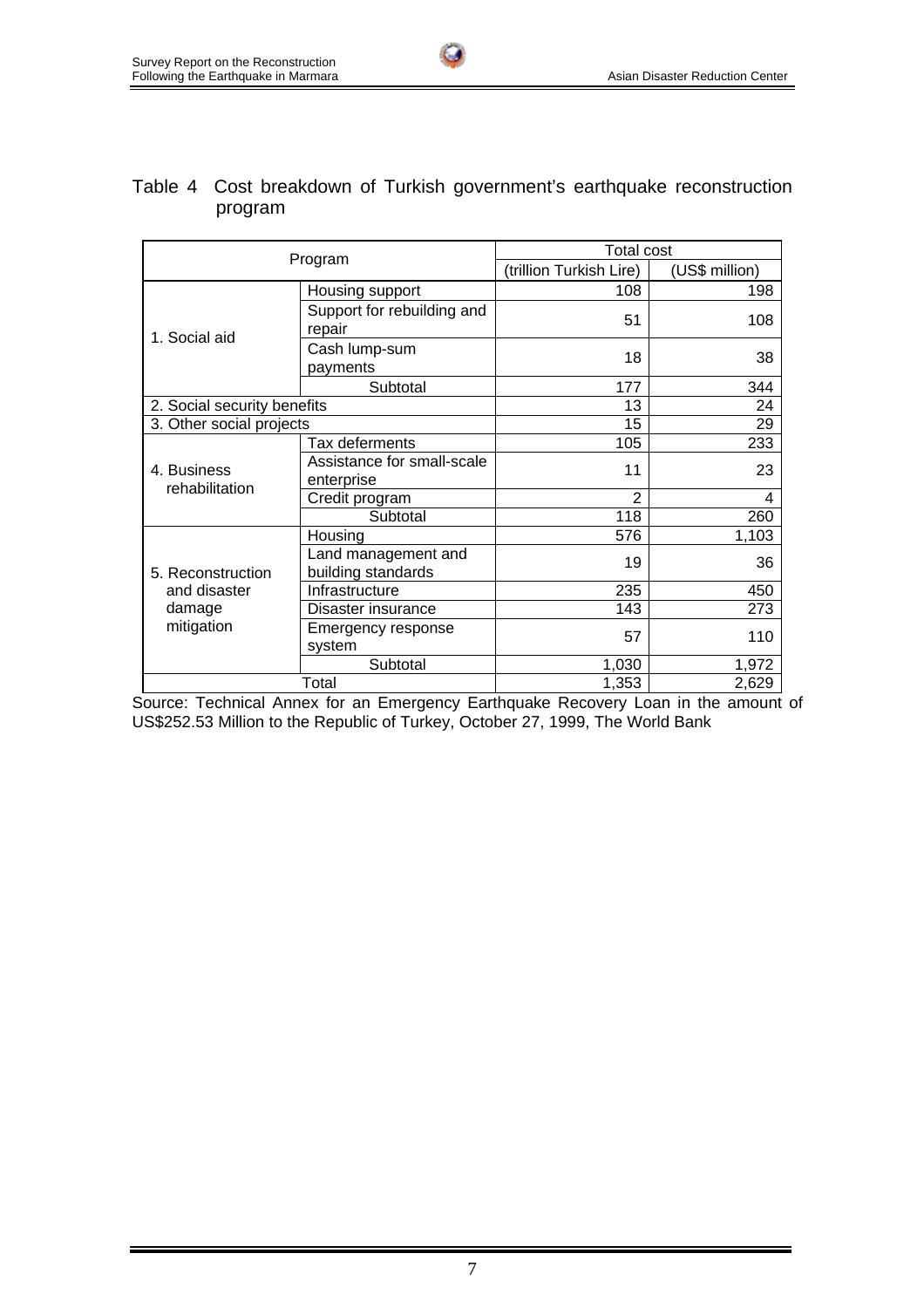| Table 5 Cost breakdown of World Bank's comprehensive Framework |
|----------------------------------------------------------------|
| Program                                                        |

**Cult** 

|             |                                                                                                                | Component                                                              | Cost<br>(US\$ million) | Source of funding                                                    |
|-------------|----------------------------------------------------------------------------------------------------------------|------------------------------------------------------------------------|------------------------|----------------------------------------------------------------------|
|             | <b>Disaster</b><br>Response<br>System and<br>A<br><b>Risk Reduction</b><br>Strategy                            | National<br>A <sub>1</sub><br>Emergency<br>Management<br>System        | 110.17                 | World Bank, Government<br>of Turkey                                  |
|             |                                                                                                                | A2 Disaster<br>Insurance<br>Scheme                                     | 273.00                 | World Bank, Government<br>of Turkey                                  |
|             |                                                                                                                | A3 Land Use<br>Planning and<br>Enforcement of<br>Construction<br>Codes | 11.78                  | World Bank, Government<br>of Turkey                                  |
|             |                                                                                                                | A4 Cadastre<br>Renovation and<br>Land<br>Management                    | 24.21                  | World Bank, Government<br>of Turkey                                  |
|             |                                                                                                                | Subtotal                                                               | 419.16                 | World Bank, Government<br>of Turkey                                  |
| B           | Trauma Program for adults                                                                                      |                                                                        | 6.89                   | World Bank, Government<br>of Turkey                                  |
| $\mathsf C$ | Construction of Permanent Housing in<br>Bolu, Kocaeli and Yalova                                               |                                                                        | 293.32                 | World Bank, Government<br>of Turkey                                  |
| D           | <b>Project Management</b>                                                                                      |                                                                        | 12.69                  | World Bank, Government<br>of Turkey                                  |
| E           | <b>Business Rehabilitation</b>                                                                                 |                                                                        | 109.72                 | European Investment<br><b>Bank</b>                                   |
| F           | Construction of Permanent Housing in<br>Bolu, Sakarya, Yalova, Istanbul, Bursa<br>and Eskisehir                |                                                                        | 177.07                 | European Investment<br><b>Bank</b>                                   |
| G           | Repair of Existing Housing Stock and<br><b>Healthcare Facilities</b>                                           |                                                                        | 632.12                 | European Investment<br><b>Bank</b>                                   |
| H           | Rebuilding and Repair of Roads, Water<br>Supply Systems, Wastewater Systems<br>and Power Distribution Networks |                                                                        | 139.73                 | European Investment<br><b>Bank</b>                                   |
|             | Front-end Fee                                                                                                  |                                                                        | 5.05                   |                                                                      |
|             | <b>Total Program Cost</b>                                                                                      |                                                                        | 1,795.75               | Of which US\$505 million<br>to be loaned by the World<br><b>Bank</b> |

Source: MEER Project Information Document, The World Bank

#### **World Bank Reconstruction Programs**

The reconstruction programs whose drafting was spearheaded by the World Bank are the EERL (US\$252.53 million) and the MEER (US\$737.11 million (of which the World Bank is to loan US\$505 million). The EERL was used for shortterm purposes, while the MEER was used for short-term and medium-term projects. In the Turkish government's earthquake reconstruction program shown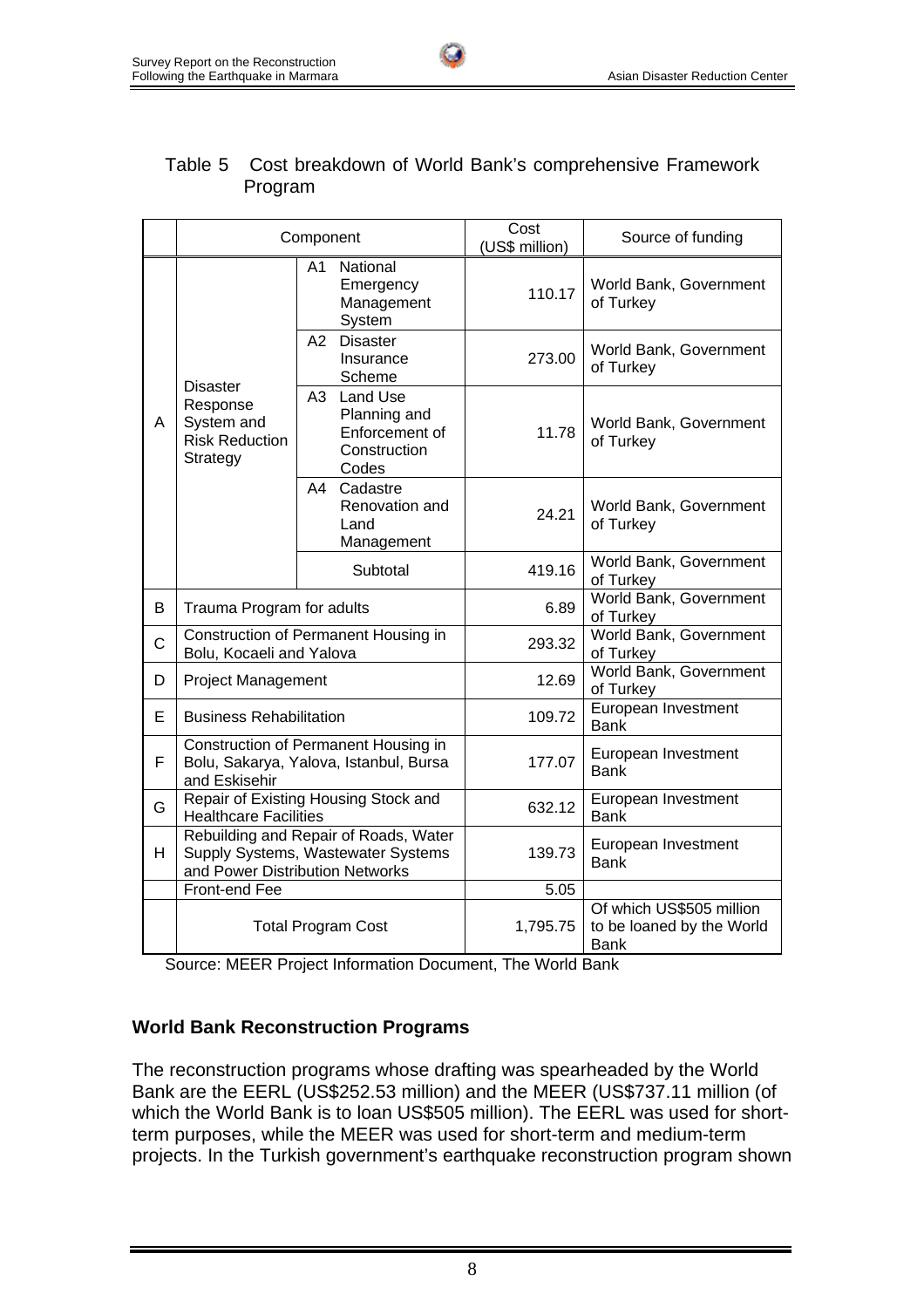in Table 4, item 5 (reconstruction and disaster damage mitigation) was covered by the MEER, as were items A to D in the World Bank's comprehensive Framework Program shown in Table 5, while the remaining parts of the Turkish government's earthquake reconstruction program were covered by the EERL.

At the request of the Government of Turkey, the World Bank dispatched a team of experts immediately after the earthquake: they drew up a damage assessment report in about three weeks. This report led to the aforementioned comprehensive reconstruction programs and to the World Bank projects (EERL and MEER).

## **Relative Size of Contributions by Donors**

In terms of the size of contributions made by donors to the recovery after the Marmara Earthquake, the World Bank provided by far the largest sum of money. Other bodies contributing money included the European Investment Bank, the Counsil of Europe Development Bank (CEB), and the Japan Bank for International Cooperation.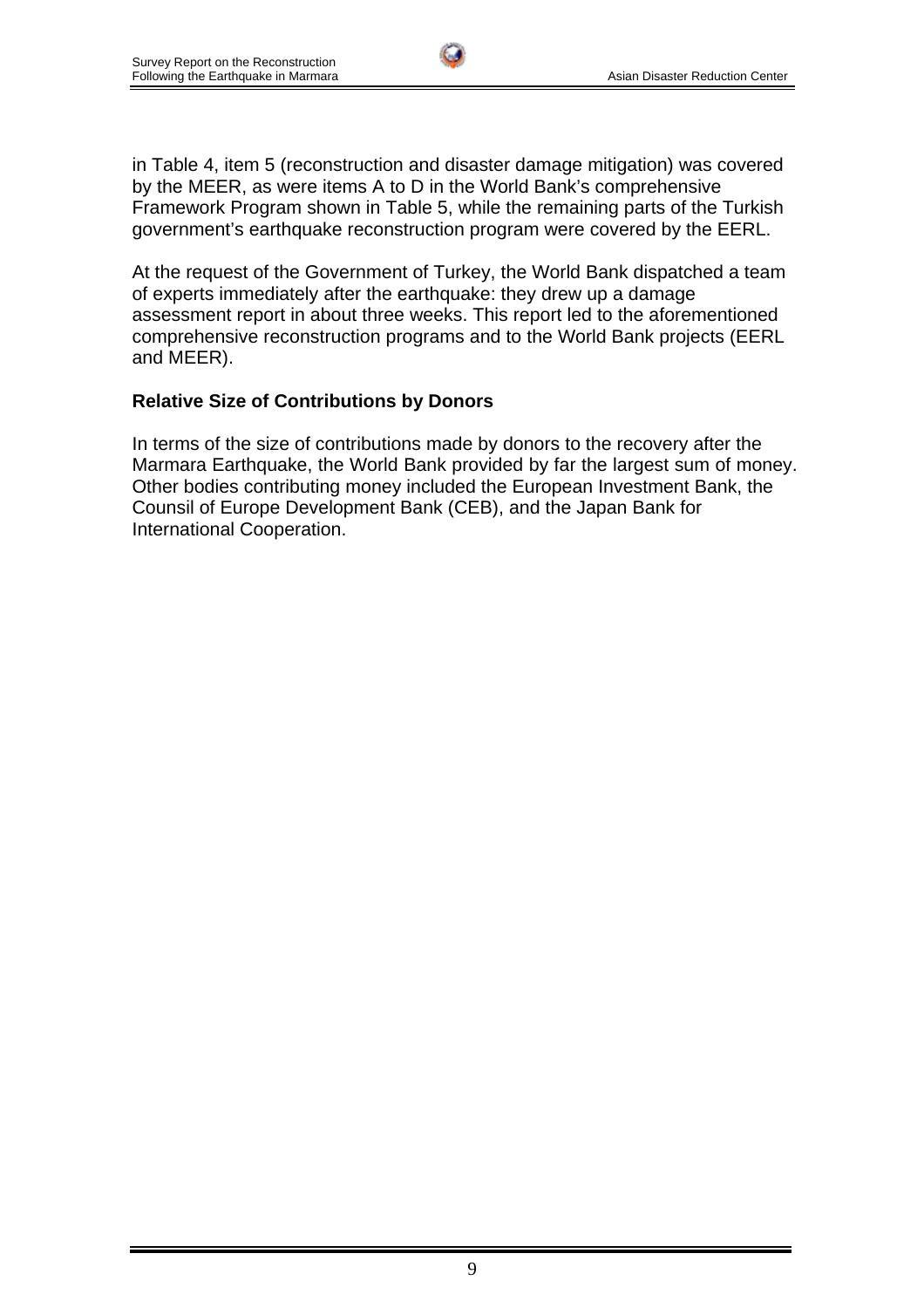## **Reconstruction Achievements and Challenges Remaining**

Under the reconstruction projects spearheaded by the World Bank, the building of permanent housing and the provision of infrastructure is proceeding smoothly, and on the whole, it is fair to say that this work is yielding good results. However, on the urban regeneration front, a number of tasks remain outstanding, chiefly those listed below.<sup>7)</sup>

- 1) The tradition of *gecekondus* -- poorly-constructed housing erected without planning permission -- is entrenched in Turkish society, making it difficult to convince householders of the need to replace their homes with earthquakeresistant structures.
- 2) Various schemes linked to the earthquake reconstruction -- such as the system for state compensation for damaged buildings under the Disaster Law, and the scheme for partial ownership of real-estate, which give the owners very powerful rights -- are beset by major problems, and reform is likely to be needed in the future.
- 3) Home-owners are able to acquire new houses using long-term low-interest loans (due to high inflation, these are effectively almost free handouts). However, it is not clear what measures are being adopted to help renters (temporary rent assistance is being provided, but this is not a permanent measure).

10